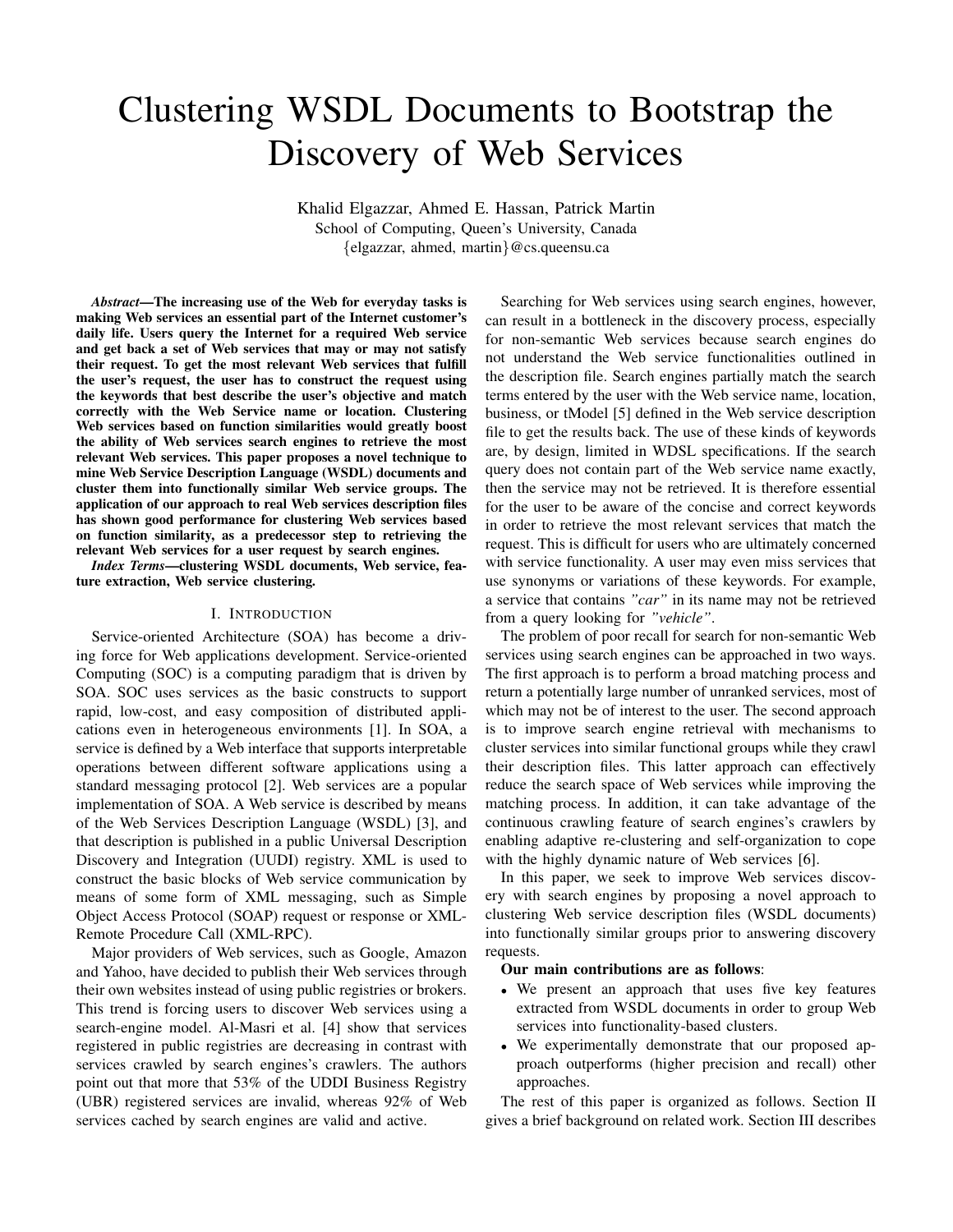the WSDL documents structure. Section IV introduces our proposed clustering approach. Section V explains how to extract features from WSDL documents. Section VI presents the integration of the extracted features to establish the relation between Web services. Section VII discusses the experiments and results. Finally, Section VIII concludes the paper and outlines future research avenues.

# II. BACKGROUND AND RELATED WORK

Research in Web mining has recently gained much attention due to the popularity of Web services and the potential benefits that can be achieved from mining Web services description files. Non-semantic Web services are described by WSDL documents while semantic Web services use Web ontology languages (OWL-S) [7] or Web Service Modeling Ontology (WSMO) [8] as a description language. Non-semantic Web services are more popular and supported by both the industry and development tools. The discovery process is quite different according to the Web services description method. Semantic Web services are discovered by high level match-making approaches [9], whereas non-semantic Web services discovery uses information retrieval techniques [10]. In our approach, we target the discovery of non-semantic Web services.

Nayak [5] proposes a method to improve the Web service discovery process using the Jaccard coefficient to calculate the similarity between Web services. He provides the user with related search terms based on other users' experiences with similar queries. In contrast, our approach clusters Web services based on their functionality in order to reduce the search space and improve query matching. We make use of five features extracted from the description files to calculate the similarity among Web services.

Many efforts have been made to overcome the drawbacks of UDDI-based discovery techniques. Guan et al. [11] propose two discovery mechanisms based on the cooperation between UDDI and Directory Facilitator (DF) to improve the efficiency of the UDDI-based Web service discovery. However, the study do not give enough evidence to show the effectiveness of their approach in improving the Web services discovery. Shuiguang et al. [12] propose an information model for registered services to improve the match-making in the discovery process. The authors use precision and recall to measure the performance of their approach. Xin et al. [13] propose the Web services search engine Woogle that is capable of providing Web services similarity search. Their engine, however, does not adequately consider data types, which usually reveal important information about the functionalities of Web services [14].

Liu and Wong [15] use a proposal similar to ours and apply text mining techniques to extract features such as service *content*, *context*, *host name*, and *name*, from Web service description files in order to cluster Web services. They propose an integrated feature mining and clustering approach for Web services as a predecessor to discovery, hoping to help in building a search engine to crawl and cluster non-semantic Web services. We differ in our choice of features. We believe that the *service context* and *service host name* features offer little help in the clustering process. Providers tend to advertise the services they provide on their own website, which means they provide different Web services on the same site. Hence, mining the surrounding Web pages (*service context*) or considering the *host name* does not help with the meaning of the Web service, which is not the case in UDDI. In addition, some Web services do not make use of the <documentation> element in the WSDL document, which means there is insufficient information for the *content* feature. Relying on attributes' names as a Web service content may also be misleading since the names may not follow any naming conventions and they may not be descriptive or even correct English words.

#### III. WSDL DOCUMENT STRUCTURE

WSDL is an XML-based language that provides a model for describing non-semantic Web services [3]. It is also used to describe the operations that can be performed by a certain Web service as well as its location. In our feature extraction we consider the structure of WSDL specification version 1.1 as it is most often supported by software development tools.

A WSDL document describes a Web service using six major components:

- $\bullet$   $\lt$ types lement is an XML type definition that describes the data containers used in message exchanges.
- <messages> element is an abstract representation of the transmitted information. Typically, a message contains one or more logical parts (parameters). These parts are associated with a type definition.
- <portType> is an important component in WSDL documents, in which a set of abstract operations (functions) that can be performed by the Web service are defined. Each operation is associated with an input and/or output message.
- <binding> component specifies the communication protocol and data format for each operation and message defined in a particular portType element.
- <service> element is a composite operation that aggregates multiple related ports or functions.

## IV. PROPOSED CLUSTERING APPROACH

Our proposed approach is inspired by the information available in Web services description document. We mine the WSDL documents to extract features that describe the semantic and behavior of the Web service, specifically the *WSDL content*, *WSDL types*, *WSDL messages*, *WSDL ports* and the *Web service name*. These features describe and reveal the functionality of a Web service [13]. Integrating these features together, we cluster Web services into functionally similar groups. This is a predecessor step to assist a service search engine in identifying the Web service functionality and match Web services with users' requests. Figure 1 illustrates graphically our proposed approach to cluster WSDL documents to aid a service search engine. A search engine's crawler crawls WSDL documents from the internet and applies offline our proposed clustering approach to group similar functionally services. When a user queries the service search engine for a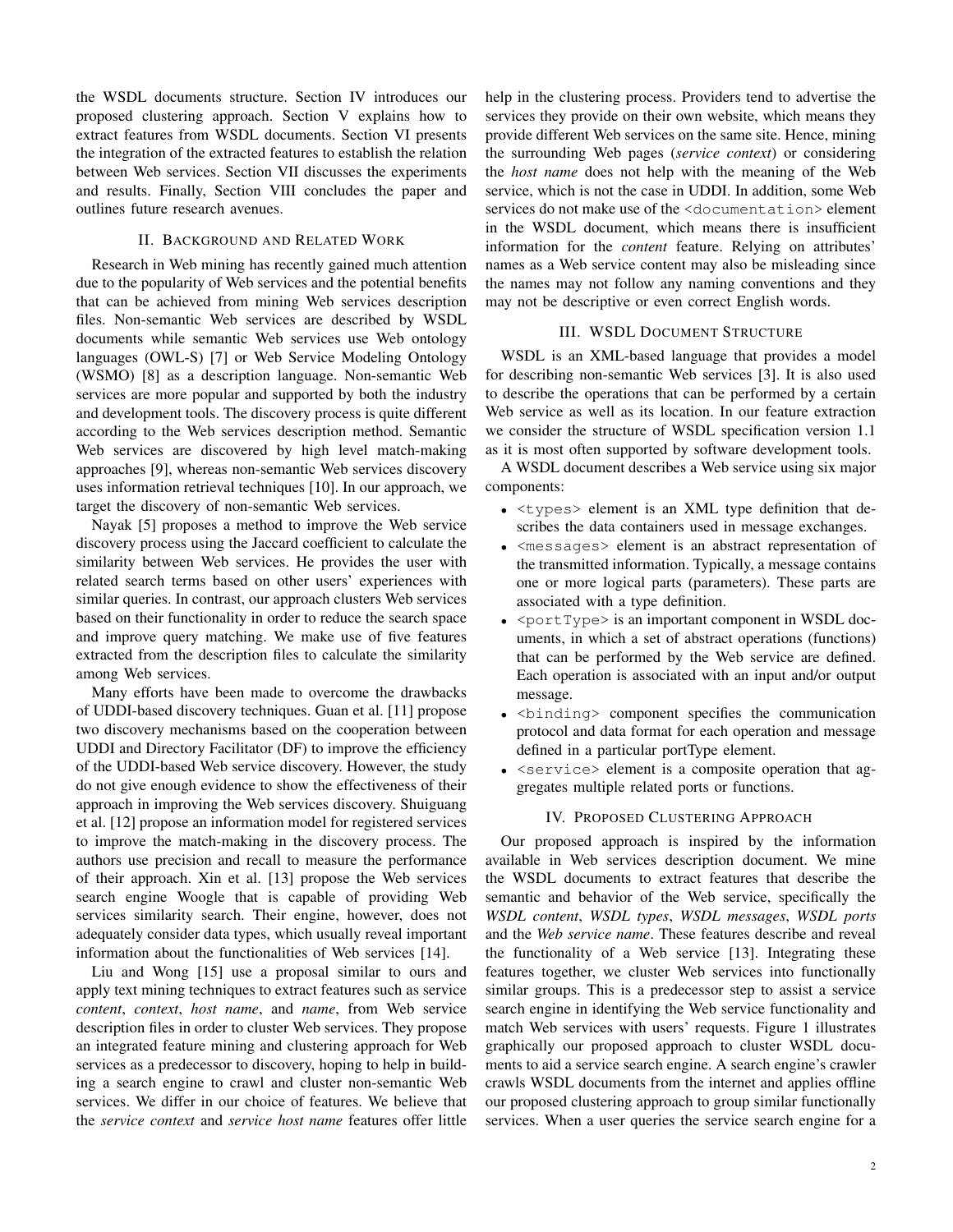

Fig. 1. Schematic block diagram illustrates the big picture that inspired our WSDL clustering approach.



Fig. 2. Block diagram of the features extraction process.

desirable objective (step 1), it uses the clustered Web services to match semantically the query (step 2) and return the most relevant Web services (step 3) that satisfies the requested objective.

## V. EXTRACTING FEATURES FROM WSDL DOCUMENTS

In this Section we describe how we extract the five proposed features from WSDL documents. Figure 2 illustrates the steps for feature extraction.

# *Feature 1: WSDL Content*

We begin by reading the WSDL document contents directly from the WSDL URI. Each WSDL document  $f_i$  describes a Web service  $s_i$ . We process the contents of the WSDL document in order to extract a vector of meaningful content words for the Web service  $s_i$ . Our approach to building the vector consists of the following five steps (shown in Figure 2):

- 1) Parsing WSDL: The contents of the document are parsed based on white spaces to produce a vector of tokens  $T_i$ .
- 2) **Tag removal:** The next step removes all tokens from  $T_i$ that are part of a XML tag so that only valid content words remain in the vector. Removing XML tags from

the tokenized vector is straightforward since all XML tags used in a WSDL document are predefined.

- 3) Word stemming: In this step, all words in  $T_i$  are reduced to their base words using a Porter stemmer [16]. Tokens with a common stem will usually have the same meaning, for example, 'connect', 'connected', 'connecting', 'connection', and 'connections' all have the same stem 'connect'. Having one or all of them will not make a difference in terms of word variations in the semantic of a Web service. However, words which appear more often are more important than others. We consider the number of occurrence in the following steps.
- 4) Function word removal: Function words tend to be independent of one another. Often, function words can be distinguished from content words using a Poisson distribution to model word occurrence in documents[15]. This step is intended to remove all function words from the service word vector. To decide whether a certain word  $w$  is a function word, we calculate the overestimation factor for all words in the word vector as follows:

$$
\Lambda_w = \frac{estimatedDocumentFreq}{observedDocumentFreq} = \frac{\hat{n}_w}{n_w} \qquad (1)
$$

where  $n_w$  is the number of documents that contain the word w (we use the occurrence in Web documents),  $\hat{n}_w$ and is the number of estimated documents that contain the word  $w$ . To estimate the document frequency for a word we need to have the document frequency for a single occurrence of that word in the Web corpus. While it is not feasible for a search engine to identify documents that contain a single occurrence of a particular search term, there are techniques, such as the K-mixture word distribution model [17], to estimate the word frequency using page count. In this paper, we use the Yahoo search engine to obtain a single occurrence page count for a certain search term as follows. We first search the Web using the Yahoo search engine for all pages that contain the desired word, for example *"weather"*. This gives the Web document frequency regardless of how many times the search term *"weather"* appears in a document. We then search using the term *"weather \* weather"*, which gives all documents containing at least two occurrences of the word *"weather"*. The difference between these two page counts is an estimate for the Web document frequency for a single occurrence of the term *"weather"*. We can then calculate the overestimation factor (discussed in more detail in [15]) for all words in  $T_i$  as well as the average  $avg[\Lambda]$  of all overestimation factors. An overestimation factor threshold  $(\Lambda^{thre})$  is defined as follows [15].

$$
\Lambda^{thre} = \begin{cases} avg[\Lambda] & \text{if } avg[\Lambda] > 1 \\ 1 & \text{otherwise} \end{cases}
$$
 (2)

Any word that has an overestimation factor above the  $\Lambda^{thre}$  is considered to be a content word. Otherwise the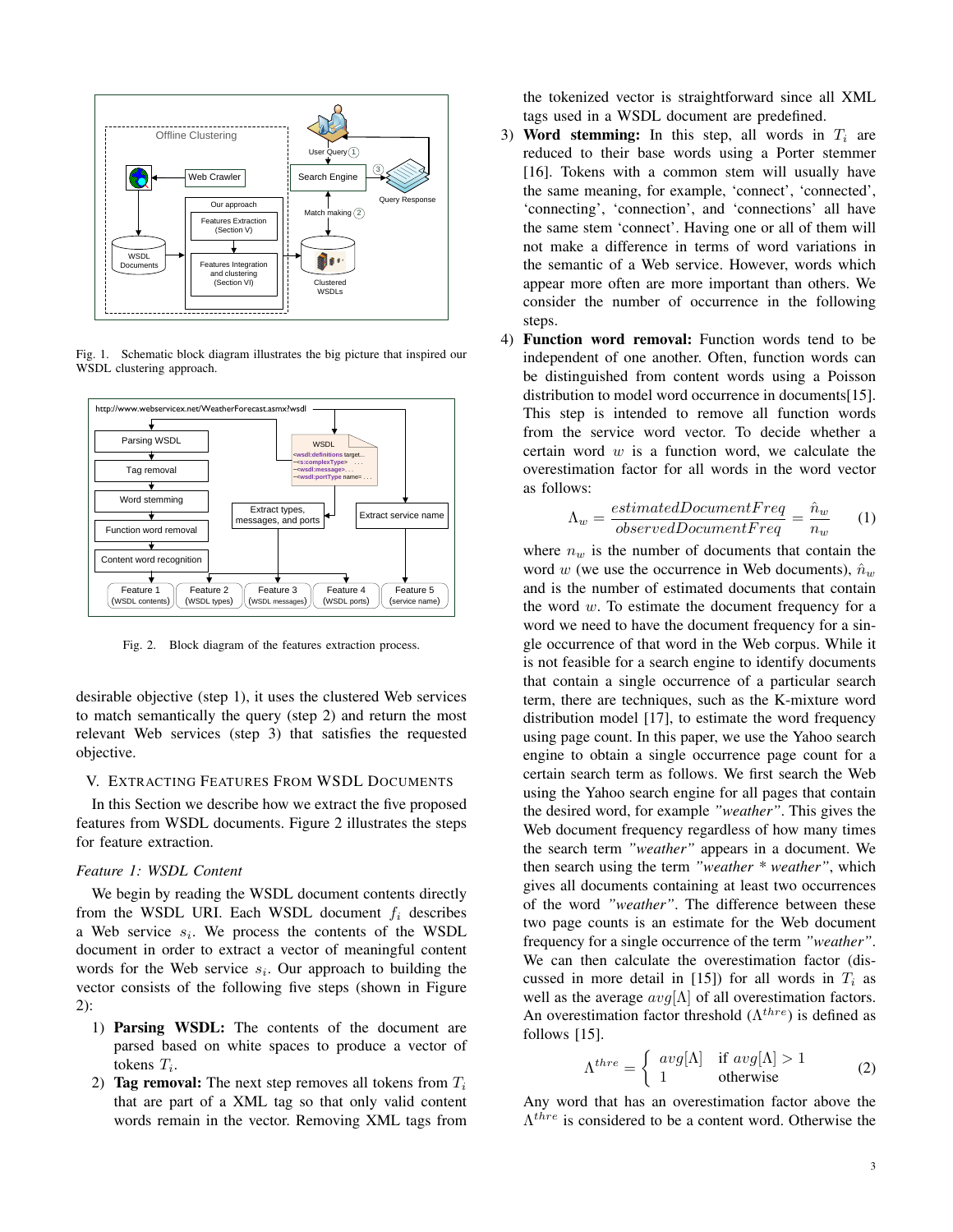

Fig. 3. An excerpt from the WeatherForecast Web service (http://www.webservicex.net/WeatherForecast.asmx?wsdl) that shows the structure of types, messages, and ports.

word is considered to be a function word and is removed from the vector  $T_i$ .

5) Content word recognition: WSDL documents usually contain general computing content words such as *'data'*,*'web'*,*'port'*, etc. These words appear in most Web service description files and so can not be used to discriminate between Web services. The objective of this step is to remove words that do not describe the specific semantics of the Web service. We first apply the k-means clustering algorithm [18] with  $k = 2$  on  $T_i$  to cluster the remaining words into two groups, one group describing the meaning of the Web service and the other group is for general computing words. We use K-means because it is simple, fast, and efficient if the number of clusters is known beforehand. We use Normalized Google Distance (NGD) [19] as a featureless distance measure between words. We use a cluster selection method to automatically recognize which cluster contains the Web-service-specific words. A number of sophisticated cluster selection algorithms have been proposed such as the one based on iterative propagation of penalty weights [15]. We chose, however, to use a simple approach based on calculating the average NGD between each of the two clusters and a predefined vector of general computing words such as { *runtime, bind, web, service, module, data, post, developer* }. The cluster closest to this oracle is determined to be the non-Web-service-specific cluster and its words are removed from the word vector  $T_i$ .

## *Feature 2: WSDL Types (complexType)*

WSDL documents contain a section that defines data containers which will be used by messages to transmit information between Web services. Figure 3 shows an example of a complexType definition that appears in the WeatherForecast Web service. WSDL specifications use XML Schema Definition (XSD) as their canonical type system. Types can be as simple as a single element or as complex as an array of elements. Each element has a name attribute and a type attribute. While the name attribute is sometimes not a useful feature, the type attribute is a good candidate for describing the functionality of a service. Xin et. al [13] show that complex data types

are the most informative element in WSDL documents. We therefore extract element types and determine the number of type matches between a pair of Web services using

$$
match(s_i, s_j) = \frac{M(s_i, s_j)}{avg(E_{s_i}, E_{s_j})}
$$
\n(3)

where  $s_i$  and  $s_j$  are different Web services,  $M(s_i, s_j)$  is the number of matched types between Web services  $s_i$ ,  $s_j$ , and  $E_{s_i}$  and  $E_{s_j}$  are the total numbers of defined types in Web service  $s_i$  and  $s_j$  respectively.

#### *Feature 3: WSDL Messages*

Messages encompass one or more logical parameters. Each parameter is associated with one of the system types. Multiple parameters (part elements) are used if the message has multiple logical units, such as a message containing a purchase order with order items and its invoice. Message definitions are typically considered as an abstract definition of the message content. A message binding section defines how the abstract content is mapped into a concrete format [3]. Figure 3 shows an example of a simple message definition that appears in the WeatherForecast Web service. The message may contain multiple parts and the order in which these parts appear is important to the message definition. In our approach, we match the messages' structure between Web services and use Equation (3) to calculate this match. In this case,  $M(s_i, s_j)$ is number of matched messages between Web services  $s_i$  and  $s_j$ , and  $E_{s_i}$ ,  $E_{s_j}$  are the total number of defined messages in Web services  $s_i$ , and  $s_j$  respectively.

# *Feature 4: WSDL Ports*

A <portType> defines the combination and sequence of messages for an operation. WSDL 1.1 supports four types of message exchange patterns [20]:

- One-way: The service receives a single input message.
- Request-response: The service receives a request message and responds with an output message.
- Solicit-response: The service first sends an output message and then waits for an input message in response.
- Notification: The service sends an output message without waiting for anything in return as, for example, in the case of state updates.

Figure 3 illustrates a  $\langle$  portType> definition section in the WeatherForecast Web service. We evaluate how many port-Types are similar, with respect to both message sequence and message structure, between two Web services using Equation (3).

# *Feature 5: Web Service Name*

We consider the Web service name used in the URI of the WSDL document. For example, the URI of the WeatherForecast Web service http://www.webservicex.net/WeatherForecast .Asmx?WSDL, and so the name of the Web service is "Weather Forecast". This name could be totally different from the name used inside the WSDL document itself. In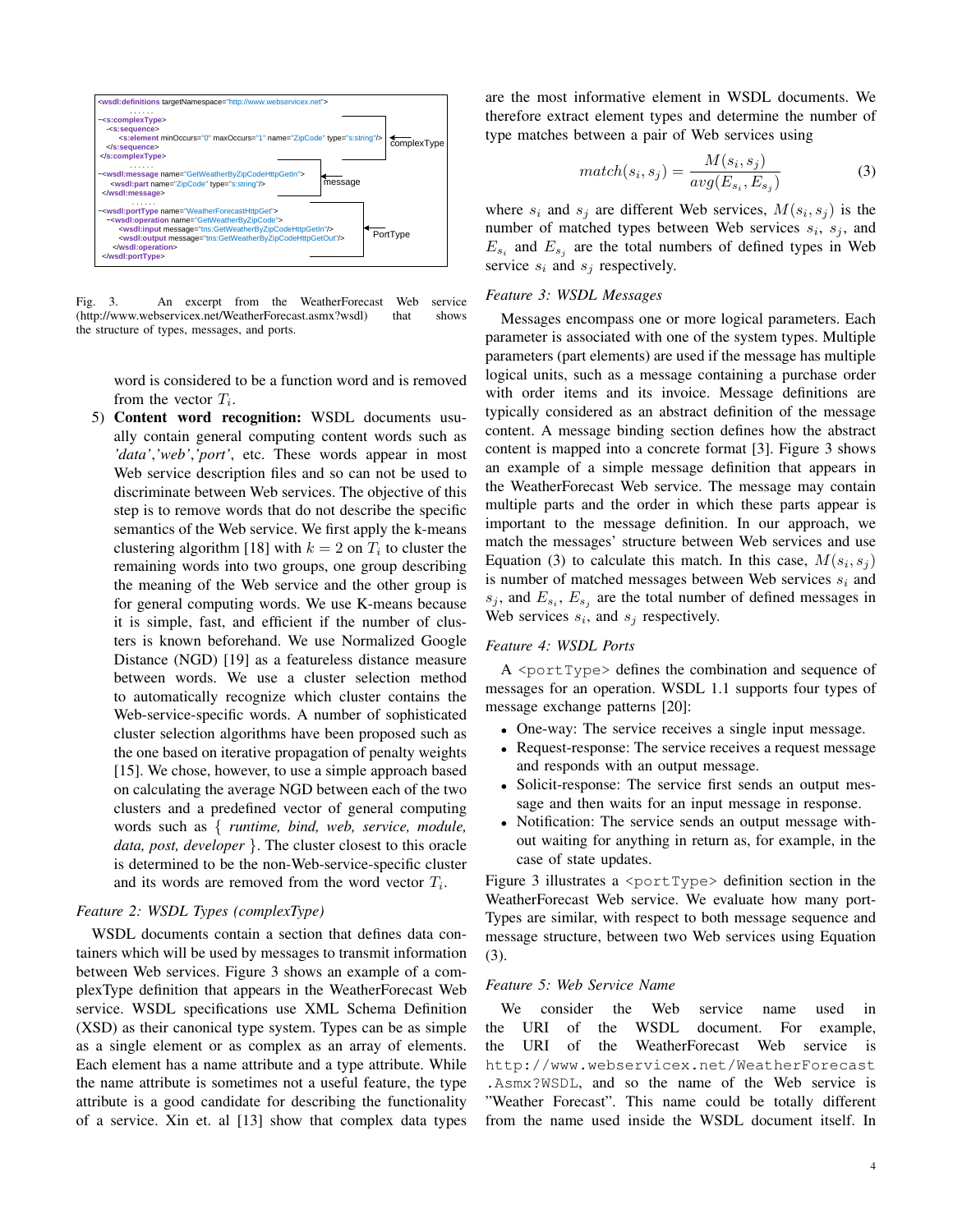case of composite names, such as 'WeatherForecast', we split the composite name into multiple names based on the assumption that a capital letter indicates the start of a new word. Using NGD we find the similarity between services names as follows:

$$
sim(sname_i, same_j) = 1 - NGD(sname_i, same_j)
$$
 (4)

where  $\textit{sname}_i$  and  $\textit{sname}_j$  are the names of the Web services  $s_i$  and  $s_j$  respectively.

# VI. FEATURE INTEGRATION

We use the Quality Threshold (QT) clustering algorithm [21] to cluster similar Web services based on the five similarity features presented above. We decided to use QT because it returns consistent results across multiple runs with the same input, and it can be used to cluster particular groups. The drawback of QT, however, is that it is more computationally expensive than other clustering algorithms [21]. We measure the similarity factor  $\Theta(s_i, s_j)$  between Web services  $s_i$  and  $s_j$ as follows:

$$
\Theta(s_i, s_j) = 0.2S(T_i, T_j) + 0.2sim(sname_i, same_j) +
$$
  
0.2match(typ<sub>i</sub>, typ<sub>j</sub>) + 0.2match(msg<sub>i</sub>, msg<sub>j</sub>) +  
0.2match(port<sub>i</sub>, port<sub>j</sub>) (5)

 $\Theta(s_i, s_j)$  is equal to "1" if the two services are identical and  $\Theta(s_i, s_j)$  is equal to "0" if they are completely different. We normalize  $\Theta(s_i, s_j)$  by assigning weights of 0.2 to each of the five similarity features. We determined experimentally that these weights give reasonable results. In Equation (5)  $T_i$  and  $T_j$  are the content word vectors of services  $s_i$ ,  $s_j$  respectively.  $S(T_i, T_j)$  is the average similarity between the content word vectors  $T_i$ , and  $T_j$  and is calculated with

$$
S(T_i, T_j) = \frac{\sum_{a \in T_i} \sum_{b \in T_j} sim(a, b)}{|T_i||T_j|}
$$
(6)

where  $sim(a, b)$  is the featureless similarity factor computed between words  $a$  and  $b$  using NGD based on the word coexistence in Web pages.  $sim(a, b)$  is calculated using

$$
sim(a, b) = 1 - NGD(a, b)
$$
\n(7)

where  $a$  and  $b$  are the content vector words belong to  $T_i$  and  $T_i$  respectively.

#### VII. EXPERIMENTS AND RESULTS

We use two criteria to evaluate the performance of our approach, namely Precision and Recall. "Precision can be seen as a measure of exactness or fidelity, whereas Recall is a measure of completeness" [22]. Precision and Recall have been often used to evaluate information retrieval schemes [12]. We extend the use of these two measures to evaluate our approach as follows:

$$
precision = \frac{\sum_{i \in C} P_{c_i}}{length(C)}, P_{c_i} = \frac{succ(c_i)}{succ(c_i) + mispl(c_i)} \quad (8)
$$

$$
recall = \frac{\sum_{i \in C} R_{c_i}}{length(C)}, R_{c_i} = \frac{succ(c_i)}{succ(c_i) + missed(c_i)} \tag{9}
$$



Fig. 4. The output of the content words recognition phase for the Weather-Forecast Web service.

where  $c_i$  is the cluster  $i, P_{c_i}$  and  $R_{c_i}$  are precision and recall for cluster  $c_i$  respectively,  $succ(c_i)$  is the number of Web services successfully placed in the proper cluster  $c_i$ ,  $mispl(c_i)$ is the number of Web services that are incorrectly clustered into  $c_i$  (i.e. they should not be there),  $missed(c_i)$  is the number of Web services that should be clustered into  $c_i$  but are incorrectly placed in other clusters, and  $length(C)$  is the number of clusters.

Our experiments are based on the WSDL documents of 400 online Web services gathered from real-world Web service providers and Web service repositories such as WebserviceList, WebserviceX, and xMethods. We do not download each WDSL document, instead, our approach reads the contents directly from the WSDL document URI. We perform a manual classification of the WSDL documents to serve as a comparison point for the clustering algorithms. We distinguish the following categories: "Currency exchange", "Weather", "Address validation", "E-mail verification", and "Credit card services" as shown in Table I.

We first mine the contents of the WSDL documents to extract the content words vector  $T_i$  where  $1 \geq i \geq 400$ , describing the meaning of the Web services. Using the java library WVTool<sup>1</sup>, each line is uploaded as an instance of *WVTDocumentInfo* class. The output is a vector of words without the XML tags. These vectors are taken to the next phase using the Porter stemmer to reduce all the words in each vector to their roots. Then we calculate the overestimation factor for all the words in each vector to distinguish between function words and content words. We use the Yahoo search engine to find the document frequency and estimated document frequency for each word. We next identify the content words for the Web services by clustering each word vector into two groups using the k-means clustering algorithm, in which we use NGD as a featureless similarity measure between words. Figure 4 shows a sample output of this phase for the WeatherForecast Web service. Finally, we use a cluster selection algorithm to pick out the cluster of non-content words by calculating the clusters' similarity, using Equation (6), with a group of general computing words including {*runtime, bind, web, service, module, data, post, developer*}. We create the *types* feature for the Web services by extracting all the defined *complexTypes* along with their

<sup>1</sup>http://wvtool.sf.net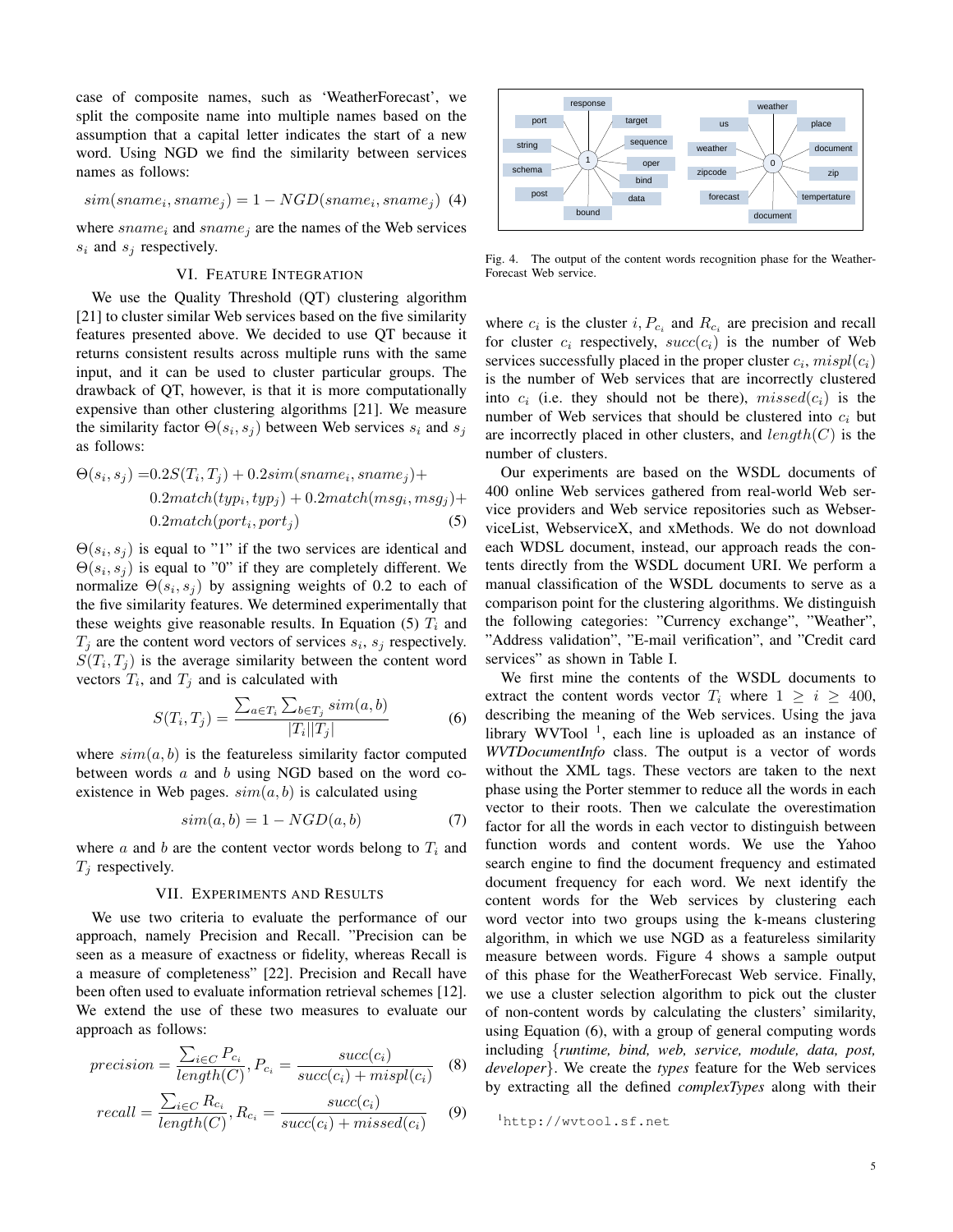TABLE I THE MANUALLY IDENTIFIED CATEGORIES FOR CLUSTERING VERIFICATION.

| Category                             | <b>WSDL URI</b>                                                                                                                                                                                                                                                                                                                                                                                                                                                                                                                                                                                                                                                                              |                                                                                                                                                                                                                                                                                                                                                                                                                                                                                                                                |  |
|--------------------------------------|----------------------------------------------------------------------------------------------------------------------------------------------------------------------------------------------------------------------------------------------------------------------------------------------------------------------------------------------------------------------------------------------------------------------------------------------------------------------------------------------------------------------------------------------------------------------------------------------------------------------------------------------------------------------------------------------|--------------------------------------------------------------------------------------------------------------------------------------------------------------------------------------------------------------------------------------------------------------------------------------------------------------------------------------------------------------------------------------------------------------------------------------------------------------------------------------------------------------------------------|--|
| Currency<br>exchange<br>(19)         | http://www.atlaz.net/webservices/GetCurrencyExchange.wsdl<br>http://server1.pointwsp.net/ws/finance/currency.asmx?WSDL<br>http://www.freewebs.com/jimmy_cheng/CurrencyExchangeService.wsdl<br>http://www.currencyserver.de/webservice/currencyserverwebservice.asmx?WSDL<br>http://ws.soatrader.com/gama-system.com/1.0/CurrencyExchangeRates?wsdl<br>http://ws.serviceobjects.com/ce/CurrencyExchange.asmx?WSDL<br>http://www.petermeinl.de/CurrencyConverter/CurrencyConverter.asmx?wsdl<br>http://cs.daenet.de/webservice/CurrencyServerWebService.asmx?WSDL<br>http://trial.serviceobjects.com/ce/CurrencyExchange.asmx?WSDL<br>http://ws.soatrader.com/baydonhill.com/0.1/Currency?wsdl | http://www.webservicex.net/CurrencyConvertor.asmx?WSDL<br>http://allysoft.ru/BScurrency/currency.asmx?WSDL<br>http://fx.cloanto.com/webservices/CurrencyServer.asmx?wsdl<br>http://currencyconverter.kowabunga.net/converter.asmx?WSDL<br>http://tvazteca.viajez.com/WServicesDev/CurrencyRequest?WSDL<br>http://ws2.serviceobjects.net/ce/CurrencyExchange.asmx?WSDL<br>http://currency.niekutis.net/currency.asmx?wsdl<br>http://www.xignite.com/xCurrencies.asmx?wsdl<br>http://ws.strikeiron.com/ForeignExchangeRate3?WSDL |  |
| Weather<br>(16)                      | http://www.webservicex.net/globalweather.asmx?wsdl<br>http://www.webservicex.net/WeatherForecast.asmx?wsdl<br>http://ws.soatrader.com/wopos.com/0.1/Weather?wsdl<br>http://ws.soatrader.com/cs.uga.edu/0.1/WeatherFetcher?wsdl<br>http://asyncpostback.com/WeatherService.asmx?WSDL<br>http://weather.cobbnz.com/weatherservice/webservice.asmx?wsdl<br>http://trial.serviceobjects.com/fw/FastWeather.asmx?WSDL<br>http://www.weather.gov/forecasts/xml/DWMLgen/wsdl/ndfdXML.wsdl                                                                                                                                                                                                           | http://www.webservicex.net/usweather.asmx?wsdl<br>http://www.deeptraining.com/webservices/weather.asmx?WSDL<br>http://ws365.net/ws/weather.asmx?WSDL<br>http://weather.shellware.com/weather.asmx?WSDL<br>http://ws.soatrader.com/bea.com/0.1/weather?wsdl<br>http://209.162.186.60/globalweather.asmx?WSDL<br>http://api.wxbug.net/weatherservice.asmx?wsdl<br>http://lostsprings.com/weather/WeatherService.asmx?WSDL                                                                                                        |  |
| <b>Address</b><br>validation<br>(16) | http://services.postcodeanywhere.co.uk/us/lookup.asmx?wsdl<br>http://ws.fraudlabs.com/postalcodeworldMexico_webservice.asmx?wsdl<br>http://ws.fraudlabs.com/zipcodeworldUS_webservice.asmx?wsdl<br>http://validator2.addressdoctor.com/addInteractive/Interactive.asmx?WSDL<br>http://trial.serviceobjects.com/avca/ValidateCanada.asmx?WSDL<br>http://ws.fraudlabs.com/postalcodeworldCanada_webservice.asmx?wsdl<br>http://ws.soatrader.com/welho.fi/0.1/AddressAutoCompleteService?wsdl<br>http://142.176.62.103/GEONOVA_WS/CivicAddressPointRange.asmx?WSDL                                                                                                                              | http://ws.strikeiron.com/GlobalAddressLocator3?WSDL<br>http://ws.strikeiron.com/GlobalAddressVerification4?WSDL<br>http://ws.serviceobjects.com/av/AddressValidate.asmx?WSDL<br>http://ws.cdyne.com/psaddress/addresslookup.asmx?wsdl<br>http://arcweb.esri.com/services/v2/AddressFinder.wsdl<br>http://ws.strikeiron.com/ZIPPostalCodeInfo5?WSDL<br>http://ws.soatrader.com/servicex.co.uk/0.1/Address?wsdl<br>http://ws.fraudlabs.com/areacodeworldwebservice.asmx?wsdl                                                     |  |
| E-mail<br>verification<br>(8)        | http://ws.xwebservices.com/XWebEmailValidation/XWebEmailValidation.asmx?wsdl<br>http://www.siprod.net/webservices/xemail/xemailwebservice.asmx?WSDL<br>http://ws2.fraudlabs.com/mailboxvalidator.asmx?wsdl<br>http://ws.cdyne.com/emailverify/Emailvernotestemail.asmx?wsdl                                                                                                                                                                                                                                                                                                                                                                                                                  | http://ws.cdyne.com/emailverifyws/emailverify.asmx?wsdl<br>http://trial.serviceobjects.com/ev2/emailvalidation2.asmx?WSDL<br>http://soap.towerdata.com/validate.wsdl<br>http://ws.strikeiron.com/EmailVerify?WSDL                                                                                                                                                                                                                                                                                                              |  |
| Credit<br>card<br>check<br>(10)      | http://webservices.tiscali.com/CreditCardServices.asmx?wsdl<br>https://webservices.optimalpayments.com/creditcardWS/CreditCardService/v1?wsdl<br>http://www.cbr.ru/CreditInfoWebServ/CreditOrgInfo.asmx?wsdl<br>http://secure.cdyne.com/creditcardverify/luhnchecker.asmx?wsdl<br>http://ws.strikeiron.com/FraudLabs/CreditCardFraudDetection?WSDL                                                                                                                                                                                                                                                                                                                                           | http://www.webservicex.net/CreditCard.asmx?wsdl<br>http://www.webservicex.net/CreditCard.asmx?wsdl<br>http://webservices.primerchants.com/creditcard.asmx?wsdl<br>http://webservices.primerchants.com/creditcard.asmx?WSDL<br>http://ws.fraudlabs.com/fraudlabswebservice.asmx?wsdl                                                                                                                                                                                                                                            |  |

| Service | complexType                |                               |        | complexType matches |      |      |      |
|---------|----------------------------|-------------------------------|--------|---------------------|------|------|------|
|         | element                    | name.                         | type   | WS1                 | WS2  | WS3  | WS4  |
|         | <b>GetWeather</b>          | CityName                      | string |                     |      |      |      |
|         |                            | CountryName                   | string |                     | 0.86 | 0.67 | 0.25 |
| WS1     | GetWeatherResponse         | <b>GetWeatherResult</b>       | string | 1.0                 |      |      |      |
|         | GetCitiesByCountry         | CountryName                   | string |                     |      |      |      |
|         | GetCitiesByCountryResponse | GetCitiesByCountryResult      | string |                     |      |      |      |
|         | <b>GetWeatherReport</b>    | ZipCode                       | string | 1.0                 |      | 0.80 | 0.26 |
| WS2     | GetWeatherReportResponse   | <b>GetWeatherReportResult</b> | string |                     |      |      |      |
|         | null                       | string                        | string |                     |      |      |      |
| WS3     | <b>GetWeather</b>          | City                          | string |                     |      | 1.0  | 0.29 |
|         | <b>GetWeatherResponse</b>  | <b>GetWeatherResult</b>       | string |                     |      |      |      |
|         | testAddressResponse        | testAddressReturn             | string |                     |      |      |      |
|         |                            | $\mathbf{x}$                  | double |                     |      |      |      |
|         |                            | y                             | double |                     |      |      |      |
|         |                            | scale                         | double |                     |      |      |      |
|         | displayAddress             | objectId                      | long   |                     |      |      |      |
|         |                            | imgHeight                     | int    |                     |      |      |      |
| WS4     |                            | imgWidth                      | int    |                     |      |      | 1.0  |
|         |                            | dpi                           | long   |                     |      |      |      |
|         | displayAddressResponse     | displayAddressReturn          | string |                     |      |      |      |
|         |                            | objectId                      | long   |                     |      |      |      |
|         | <b>testAddress</b>         | centreX                       | double |                     |      |      |      |
|         |                            | centre Y                      | double |                     |      |      |      |

TABLE II CALCULATING COMPLEXTYPE MATCHES BETWEEN FOUR WEB SERVICES.

elements in each WSDL document and determine the number of matching elements for every pair of Web services using Equation (3). Table II shows the results for four sample Web services, webservicex.net/globalweather (WS1), webservicex.net/usweather (WS2), deeptraining.com/weather (WS3), and nsw.gov.au/AddressImageWS (WS4). We also extract the information for the *messages* and *ports* features and calculate the similarity for each pair of services.

We cluster the feature sets of the 400 Web services using



Fig. 5. A snippet from the our clustering approach output focuses on the identified groups and indicating *false positives*(FP) and *false negatives*(FN).

QT clustering algorithm, which uses the composite relatedness measure in Equation (5) to calculate similarity between Web services. We use 0.7, which was determined experimentally, as the minimum similarity threshold between any pair of services in a cluster. Figure 5 shows a snippet from the clustering output, which focuses on the groups that we identified manually. In each cluster there may be some Web services incorrectly placed in it (*false positives*, which are marked by a dark background in Figure 5), as well as others that are supposed to be there but are placed in other clusters (*false negatives*). For example, Web services described by http:// ws.strikeiron.com/IPligenceGeoIPLocation?WSDL,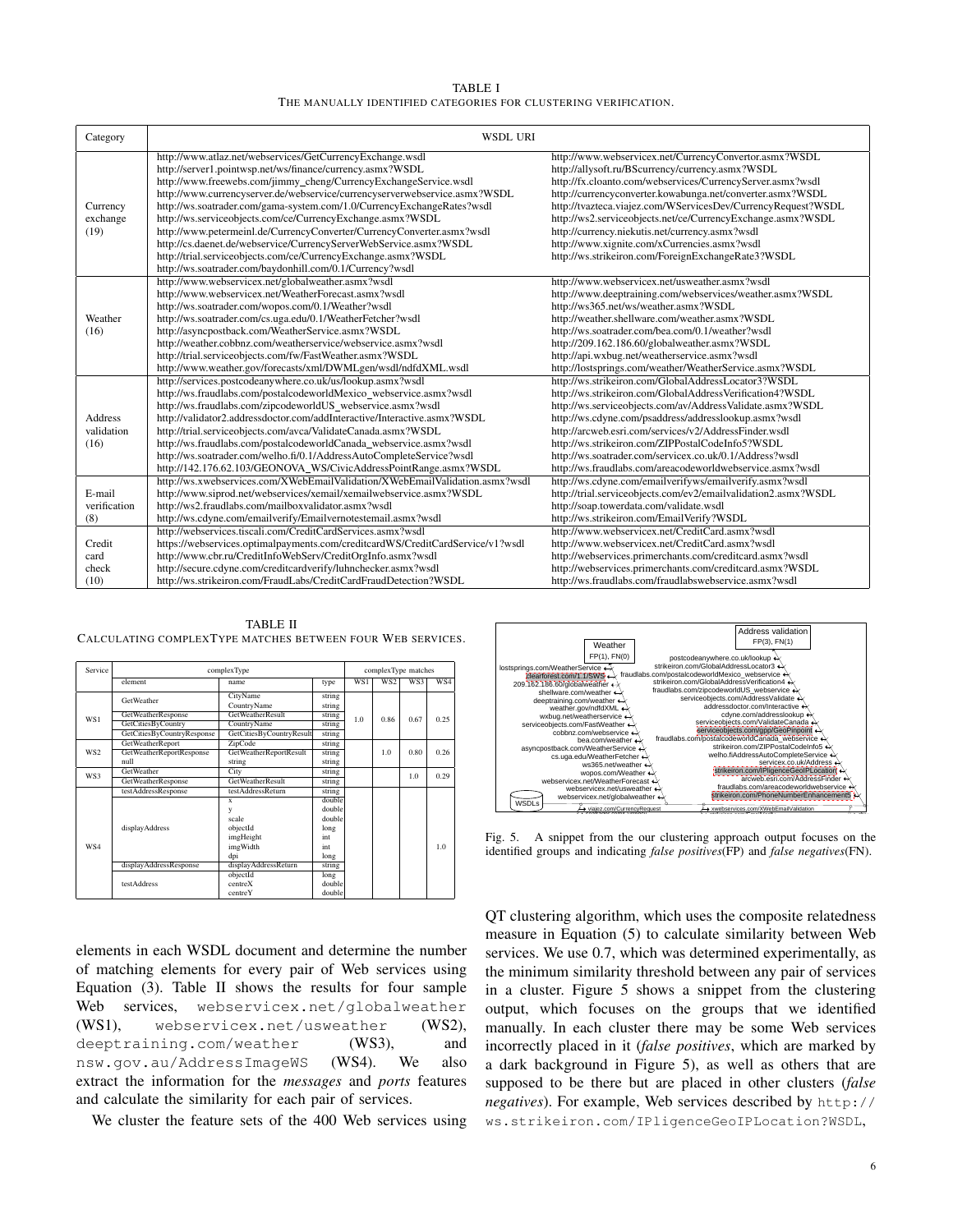http://trial.serviceobjects.com/gpp/

GeoPinpoint.asmx?WSDL, and http://ws.strikeiron. com/PhoneNumberEnhancement5?WSDL are incorrectly placed in the "Address validation" group, whereas, the Web service from the same group that is described by the WSDL document http://142.176.62.103/GEONOVA\_ WS/CivicAddressPointRange.asmx?WSDL is misplaced in another cluster. Examining the WSDL documents of these Web services we see that the first three Web services are either mapping *ip addresses* to geographic locations or enhancing phone directories by associating addresses to phone records. The descriptive text inside the WSDL documents leads to a confusion with civic addresses and the WSDL contains the same complexTypes and elements structures of the "Address validation" group. That is why our approach added them incorrectly to this group. On the other hand, our approach incorrectly clusters the service with the WSDL document http://142.176.62.103/GEONOVA\_ WS/CivicAddressPointRange.asmx?WSDL because the document defines addresses in a different manner than the other Web services and it uses a large number of acronyms.

For the sake of performance comparison, we implemented the clustering approach proposed by Liu and Wong [15] and applied it on our dataset. This proposed clustering mechanism relies on less information from the description files and mines for features from surrounding pages of the Web service and the host name. We used the Quality Threshold clustering algorithm in our implementation instead of the Tree-Traversing Ant (TTA) algorithm used in the original paper as QT is the one we used in our approach. The results shows that, for example, services described by http://www.webservicex.net/ConvertTemperature. asmx?wsdl, http://weather.terrapin.com/axis2/ services/HurricaneService?wsdl, http://ws. soatrader.com/syromlya.ru/0.1/Prediction?wsdl, and http://webservices.daehosting.com/services/ TemperatureConversions.wso?WSDL, are incorrectly placed the "Weather" cluster. Investigating these WSDL documents, we see that the first three do not make use of the <documentation> element to provide a description of the Web service's functionality and their attributes' names can be confused with the weather Web services. The fourth of the above incorrectly placed Web services has text to describe its functionality but uses weather-like terms in the description. In all these services, however, the <complexType> definitions and <message> structures are completely different from the other weather Web services, which explains why our approach is able to recognize them.

On the other hand, the Web service described by http://ws.fraudlabs.com/fraudlabswebservice.

asmx?wsdl, for example, is not correctly placed in the "Credit card services" cluster by either approach. A closer look to this Web service shows that it does not have a <documentation> element and neither its name nor its contents imply that it provides a credit check. It is worthwhile noting that our approach failed to correctly cluster this

TABLE III PERFORMANCE MEASURES RELATED TO THE FIVE IDENTIFIED CLUSTERS.

| Cluster              | Our approach  |            | $[15]$ 's approach |         |  |
|----------------------|---------------|------------|--------------------|---------|--|
|                      | Precision $%$ | $Recall\%$ | Precision%         | Recall% |  |
| Currency exchange    | 90.0          | 94.7       | 84.2               | 88.9    |  |
| Weather              | 94.1          | 100        | 70.0               | 87.5    |  |
| Address validation   | 83.3          | 93.7       | 60.0               | 93.7    |  |
| E-mail verification  | 80.0          | 100        | 58.3               | 87.5    |  |
| Credit card services | 90.0          | 90.0       | 60.0               | 90.0    |  |

TABLE IV EVALUATING THE SIGNIFICANCE OF DIFFERENT CLASSIFICATION **FEATURES.** 

| Cluster              | Precision% | Recall% |
|----------------------|------------|---------|
| Currency exchange    | 82.6       | 78.9    |
| Weather              | 72.3       | 93.7    |
| Address validation   | 60.0       | 93.3    |
| E-mail verification  | 56.0       | 77.7    |
| Credit card services | 60 በ       | 88 Q    |

service because it uses very different <complexType> and <message> structures than the ones used by other credit card Web services.

Table III shows the performance comparison (in terms of the precision and recall) for our approach versus Liu and Wong's approach [15] relative to the five manually identified groups in our test set of Web services. We could not calculate the overall precision and recall since we could not manually identify all clusters in our dataset. We note that the low precision of our approach for the "Address validation" and "E-mail verification" clusters in Table III is due to the mutual correlation between these two groups as well as some individual services from the *ip-to-country* Web services domain. We also note that all Web services that are supposed to belong to "E-mail verification" and "Weather" groups are successfully placed in the clusters, as indicated by 100% recall value.

Looking at the performance results of the two approaches in Table III, we note that our approach has higher precision and higher recall for all the identified categories. For example, our approach improved the precision for the "Address validation" group by 23.3% and 30% for "Credit card services" group.

We also conducted an experiment to evaluate the significance of the common features used by our approach and Liu and Wong's approach on the classification process. We ran our approach clustering only the *service name* and the *content* features. Table IV shows the performance measure form this experiment. Comparing the results in Table IV and Table III, we conclude that, performance is slightly increased, in general, by adding *context* and *host name* features. However, sometimes precision gets better and recall becomes higher if *context* and *host name* are not considered such as the case of increasing the precision from 70.0% to 72.3% for the "Weather" group. We believe that this negative contribution of these two features is due to the fact that Web services are published through providers' website or public access uncategorized repositories, in which the surrounding pages of the WSDL documents have no relations to the functionality of